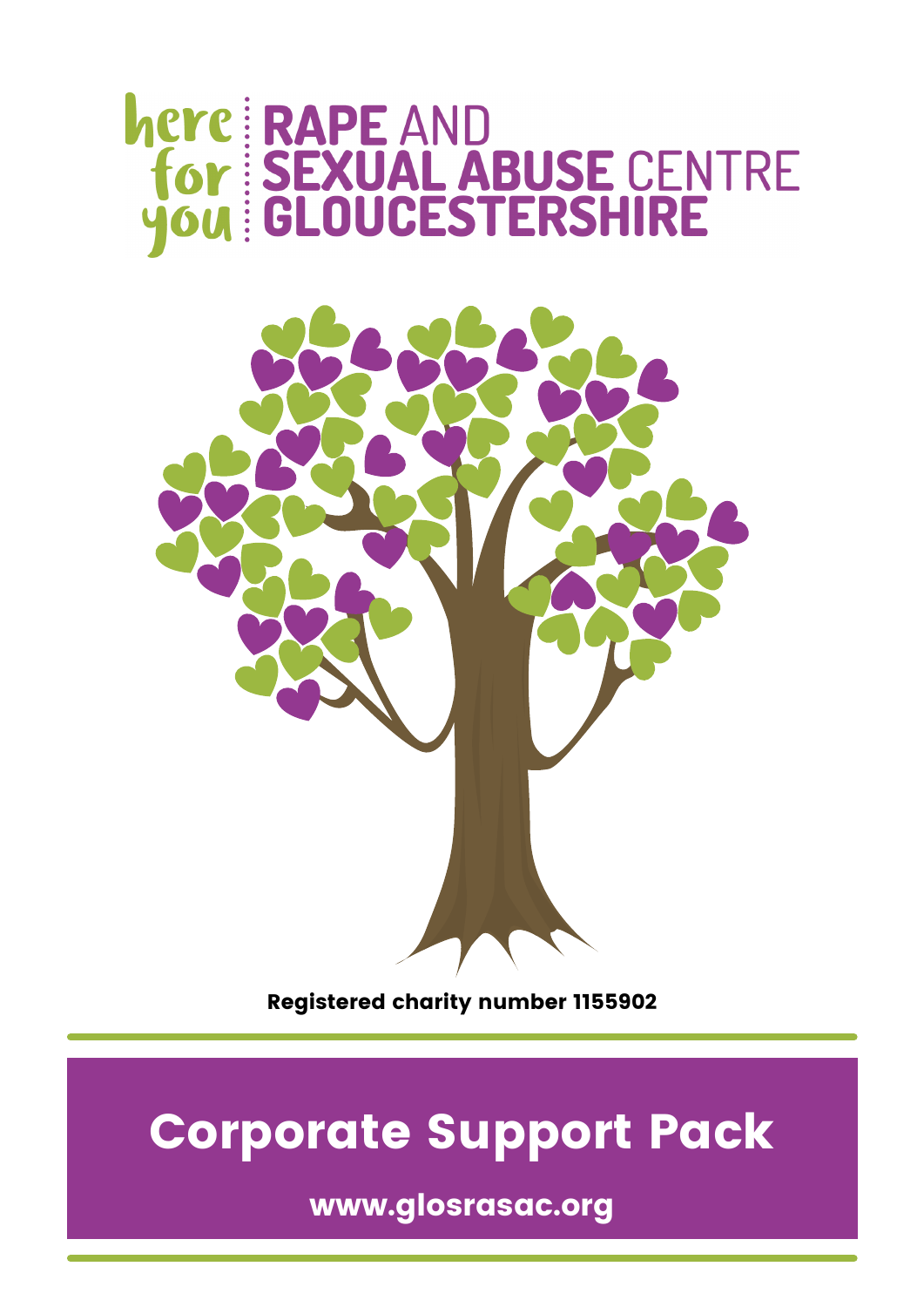"Gloucestershire Rape and Sexual Abuse Centre is here for individuals in Gloucestershire affected by rape, sexual assault or abuse at anytime in their lives. We listen, understand, believe and support."

#### Maggie Stewart, CEO



Gender identity of survivors referred to GRASAC between 1st Oct 2020 - 1st Oct 2021



Just 9% of the perpetrators were strangers to the survivors

We work to dispel the myths - such as 'stranger danger' - around rape, sexual assaults and abuse 47% of survivors referred to GRASAC have experiences multiple assaults\*

\*Multiple assaults are assaults by different perpetrators at different times

78% of survivors identified a mental health condition

72% of survivors feel better able to manage flashbacks, panic attacks and anxiety, following GRASAC's



In the last year Gloucestershire Rape and Sexual Abuse Centre worked closely with over 1,000 survivors of rape, sexual assault and abuse. We support their friends and family members too.

www.glosrasac.org info@glosrasac.org.uk Helpline 01452 526770

Helpline open 12-2pm Monday, 6.30-8.30pm Tuesday and Wednesday.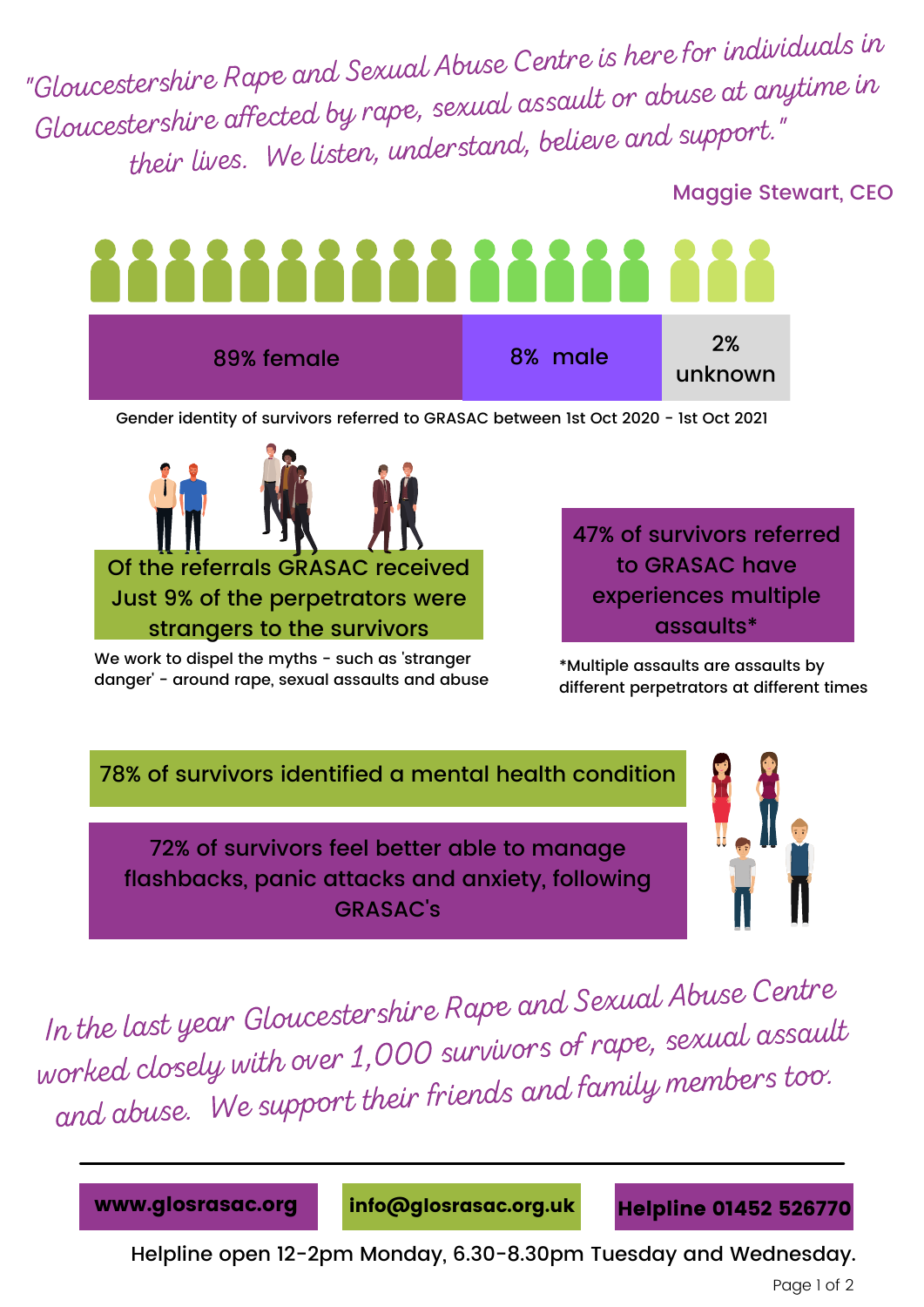Gloucestershire Rape and Sexual Abuse Centre is the only dedicated support organisation in the county. Sexual violence is an issue that affects all age groups and every local community.

#### Our work to counter rape, sexual assault and abuse

Gloucestershire Rape and Sexual Abuse Centre's core objective is to relieve the emotional, psychological and physical distress of people who have experienced sexual violence.

We visit schools and community groups, and support campaigns to educate the public on the nature and extent of sexual violence and its impact.

We liaise closely with agencies, such as the Police and NHS to inform strategy and policy.





Confidential face-to-face support and advocacy

**Therapeutic** groups and activities



Inform and educate



**Campaigns** and public awareness



Respond to requests for information to inform public policy

Gloucestershire Rape and Sexual Abuse Centre work with survivors regardless of how recently, or long ago, they were raped, sexually assaulted or abused.



For further information on our work please contact CEO, Maggie Stewart at **maggie.stewart@glosrasac.org.uk**.

If you can offer your support in other ways, have ideas for fundraising events or wish to financially support our work please contact Laura Worsfold **laura@glosrasac.org.uk** or **fundraising@glosrasac.org.uk**. Our admin line is 01452 305421.

Gloucestershire Rape and Sexual Abuse Centre is an independent Charity. Registered No. 1155902

PO Box 16, Gloucester, GL4 0RU . Tel (01452) 305421 . Email info@glosrasac.org.uk Information sheet: Nov 2021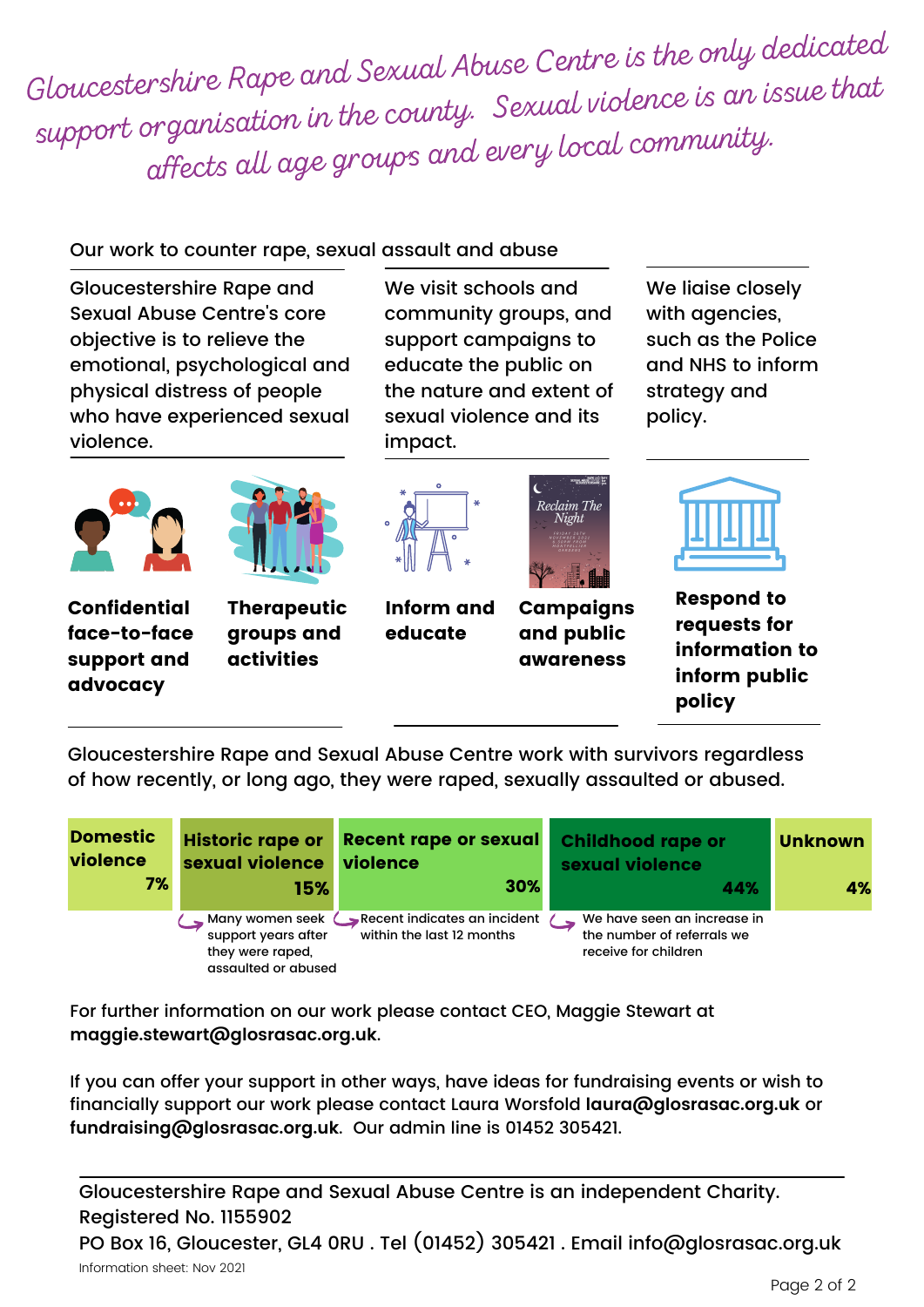#### How your business can support us

We welcome the opportunity to work with local businesses who would like to get involved with our charity. We will of course support you in return through online recognition and marketing, and work together to produce fundraising ideas and events.

## Charity of the Year

One way you could support us is by choosing us as your charity of the year and raise funds for GRASAC.

If you choose us as your Charity of the Year we will work with you to discuss options of how we can also support you which may include: -

- Official unveiling ceremony
- Certificate of recognition
- Marketing/recognition via our website and social media channels
- Delivering training to your staff

We are happy to discuss any other suggestions you may have

## Campaign Sponsorship

Don't have a charity of the year or would like to support a specific project?

The below are all projects/items that we don't get specific funding for and therefore support with these would be much appreciated.

- Equine therapy Some of the children we support benefit from Equine Therapy. 12 one hour sessions for 1 child =  $£830.00$
- Group room hire we hire rooms in the local community to host our friendship groups in. Room hire for 2 friendship groups per month for a 12 month period =  $£600.00$
- Train a volunteer We provide accredited training to volunteers who would like to staff on our telephone helpline. The cost of training one volunteer = £950.00
- Bystander intervention and first disclosure training we deliver our bystander intervention and first disclosure training to other organisations and buisnesses with the county the cost to deliver 1 session of training = £135.00
- Books to support client recovery there are lots of useful books that support our clients recovery journey. The cost of 10 books =  $£111.00$
- Merchandise we are trying to build up our stock of merchandise to raise awareness of our organisation within the local community, if you would like to contribute = £200.00







Registered charity number 1155902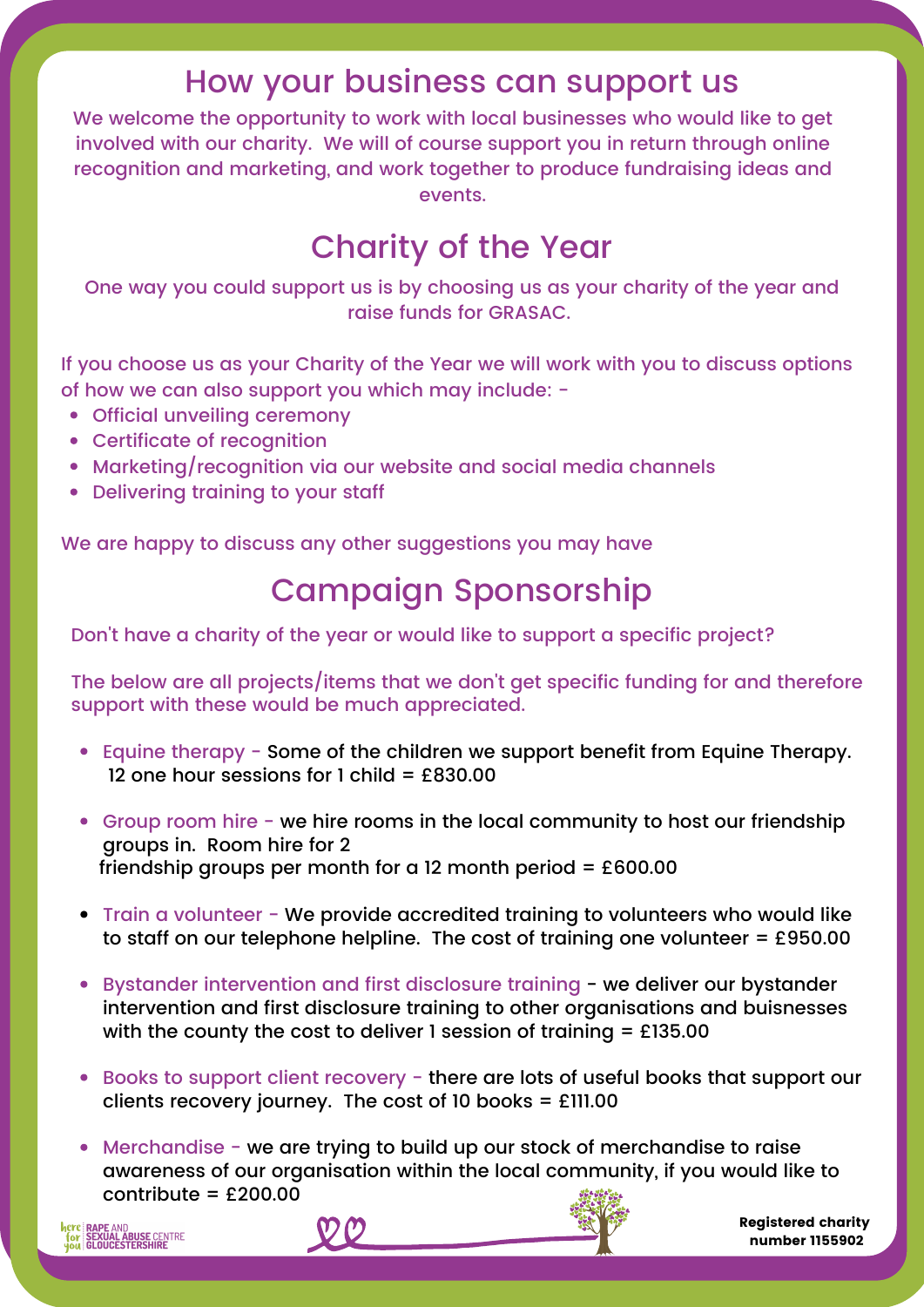#### Event Sponsorship

Would you like to be involved with our events and provide sponsorship?

Our fundraising team host an array of events throughout the year and are keen to work with local businesses who may be able to provide event sponsorship.

Quiz night £300 - this is event is held at least once a year. If you could provide sponsorship this would help cover costs of running this event allowing all money raised to directly support our work.

Golf Day £1000 - The team are working hard to host our first ever golf day. We need a large amount of sponsorship to be able to put on this event. £1000 would give main event sponsorship. There is also the opportunity to sponsor a hole for £200 with your logo being displayed on the hole flag. You could also sponsor the bacon rolls and coffee!

Skittles and bingo £300 - this event is held annually. Sponsorship would cover running costs of the event allowing all funds raised to directly support our work. There is also the option to sponsor prizes.

BBQ and Fire walk £300 - New for 2022. Various sponsorship opportunities available

Summer fun day £500 - New for 2022. We are keen to organise a family fun event. Sponsorship will allow us to provide many activities and prizes for the event.

Annual auction/dinner dance £1000 - This annual event raises the largest amount for the organisation. We have several sponsorship options. Main event sponsorship £1000. Sponsor a table £350. Alternatively donate or sponsor an auction lot/raffle prize/entertainment for the event/sponsor volunteers/client attendance.

## Event Calendar 2022/23

January - Quiz Night

March - Comedy Night

May - BBQ BRAND NEW FOR 2022

July - Summer fun day BRAND NEW FOR 2022

September - Skittles and Bingo Evening

November - Main fundraising event - dinner dance/auction

2023 - Our first golf day!





Registered charity number 1155902